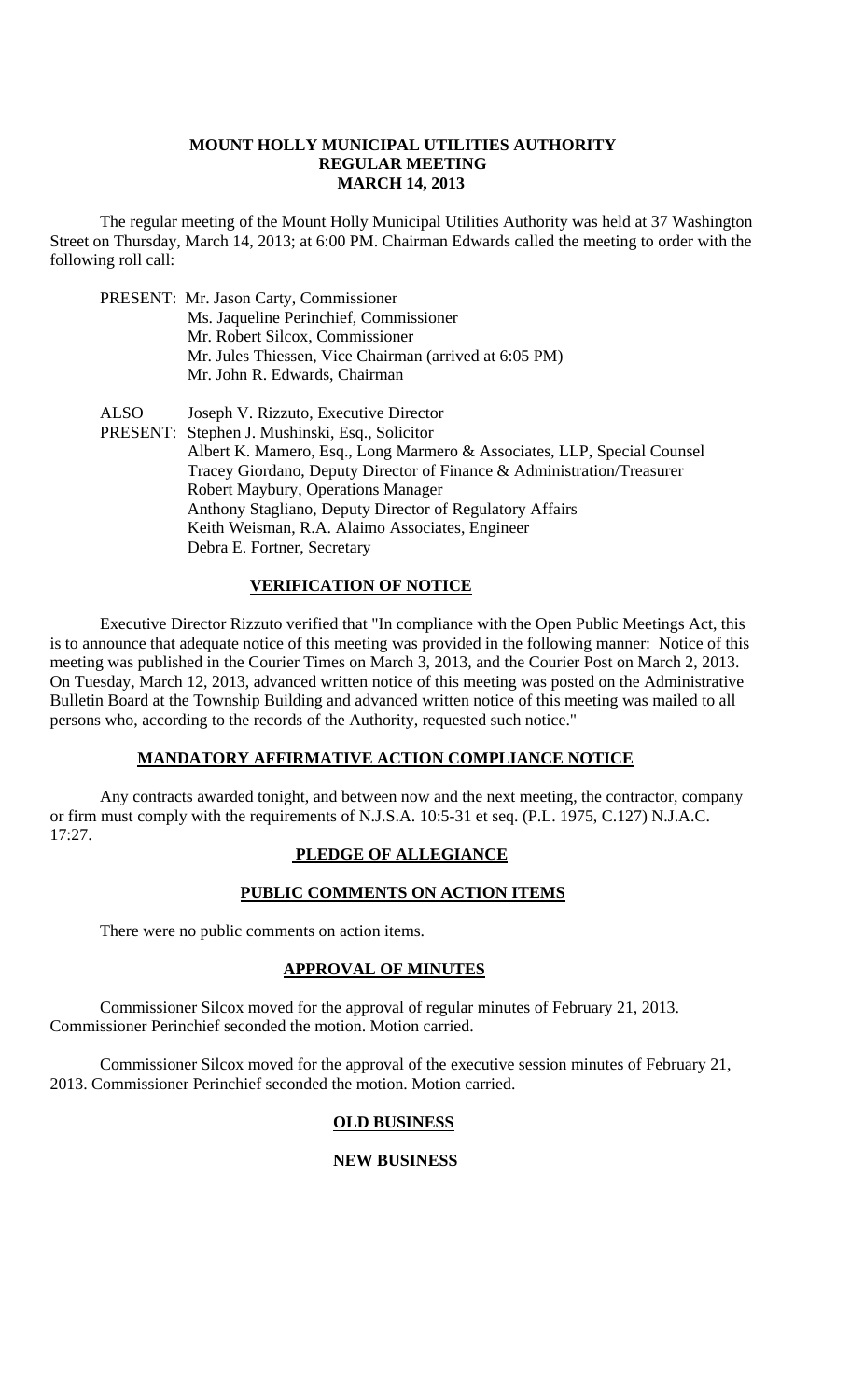### **RESOLUTION 2013-28**

### **A RESOLUTION OF THE MOUNT HOLLY MUNICIPAL UTILITIES AUTHORITY AUTHORIZING A CONNECTION FEE AGREEMENT WITH HAINESPORT RENAL CONSTRUCTION, LLC.**

Commissioner Silcox moved for the approval of Resolution 2013-28. Commissioner Carty seconded the motion. At the call of the roll, the vote was:

AYES: Commissioner Carty, Commissioner Perinchief, Commissioner Silcox, Chairman Edwards.

NAYS:

# **COMMISSIONER THIESSEN ARRIVED AT 6:05PM**

# **COMMISSIONER THIESSEN SWORN IN AS COMMISSIONER OF THE MOUNT HOLLY MUNICIPAL UTILITIES AUTHORITY**

#### **RESOLUTION 2013-29**

# **A RESOLUTION OF THE MOUNT HOLLY MUNICIPAL UTITLITES AUTHORITY APPROVING AMENDMENT TO COLLECTIVE BARGAINING AGREEMENT WITH THE MOUNT HOLLY MUNICIPAL UTILITIES AUTHORITY SUPERVISORS UNION**

Commissioner Carty moved for the approval of Resolution 2013-29. Commissioner Thiessen seconded the motion. At the call of the roll, the vote was:

AYES: Commissioner Carty, Commissioner Perinchief, Commissioner Silcox, Chairman Edwards.

NAYS:

# **RESOLUTION 2013-25**

# **A RESOLUTION APPROVING THE OPERATING EXPENSES FOR THE MONTH OF FEBRUARY, 2013**.

Commissioner Silcox moved for the approval of Resolution 2013-25. Commissioner Thiessen seconded the motion. At the call of the roll, the vote was:

AYES: Commissioner Carty, Commissioner Perinchief, Commissioner Silcox,

Commissioner Thiessen, Chairman Edwards

NAYS:

# **RESOLUTION 2013-25A**

# **A RESOLUTION APPROVING SEWER REFUND EXPENDITURES FOR THE MONTH OF FEBRUARY, 2013**

Commissioner Silcox moved for the approval of Resolution 2013-25A. Commissioner Thiessen seconded the motion. At the call of the roll, the vote was:

AYES: Commissioner Carty, Commissioner Perinchief, Commissioner Silcox, Commissioner Thiessen, Chairman Edwards

NAYS:

# **RESOLUTION 2013-26**

# **A RESOLUTION APPROVING EXPENDITURES FOR THE MONTH OF FEBRUARY 2013 FROM THE ESCROW FUND**

Commissioner Silcox moved for the approval of Resolution 2013-26. Commissioner Thiessen seconded the motion. At the call of the roll, the vote was:

AYES: Commissioner Carty, Commissioner Perinchief, Commissioner Silcox, Commissioner Thiessen, Chairman Edwards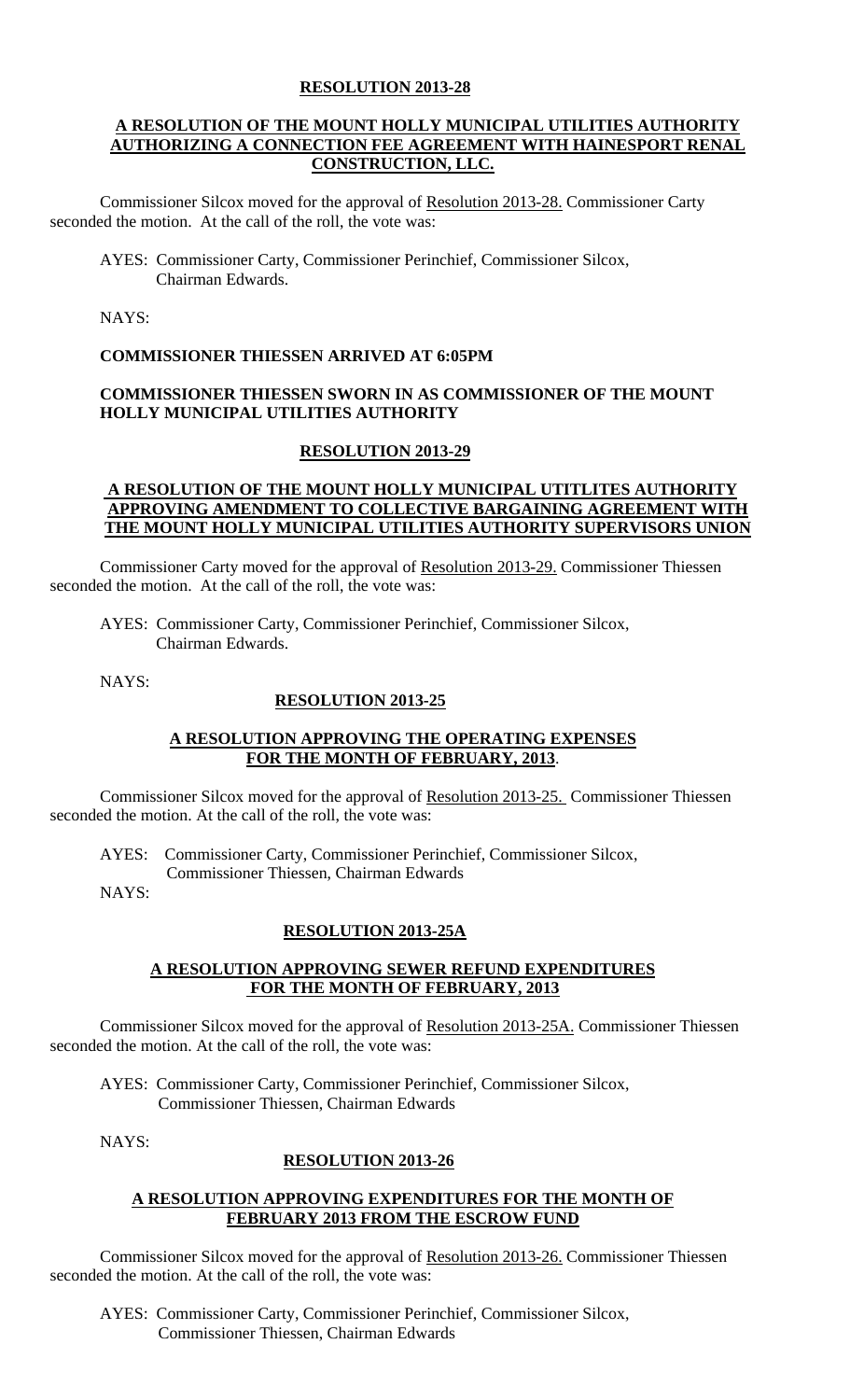NAYS:

### **RESOLUTION 2013-27**

#### **A RESOLUTION APPROVING EXPENDITURES FOR THE MONTH OF FEBRUARY 2013 FROM THE IMPROVEMENT AND REPLACEMENT FUND**

Commissioner Silcox moved for the approval of Resolution 2013-27. Commissioner Thiessen seconded the motion. At the call of the roll, the vote was:

AYES: Commissioner Carty, Commissioner Perinchief, Commissioner Silcox, Commissioner Thiessen, Chairman Edwards

NAYS:

# **COMMUNICATIONS**

Executive Director Rizzuto drew the attention of the Commissioners to a letter the Authority received from Edward Kondracki, Esq. thanking the board for the opportunity to serve since 1975 and offering his services in the future if needed.

 Executive Director Rizzuto also pointed out a letter that was received from Mount Holly Township informing the board the payroll shared service agreement has expired and will not be renewed. The Township is hoping to make the transition by April 1.

 Chairman Edwards commented Mr. Kondracki was a great asset to the Authority for many years and he will be missed.

#### **MATTERS TO BE PRESENTED BY THE PUBLIC**

There were no matters to be presented by the public.

#### **REPORT OF THE EXECUTIVE DIRECTOR**

 Executive Director Rizzuto discussed the Authority's current application process for sewer service. While reviewing the forms in place, he felt they are being underutilized as they bypass a number of steps containing important information for the board and what is expected of developers. Executive Director Rizzuto explained he has outlined what he proposes as the new process in his written report. This process would actually get the Authority on board with the process of each Townships Planning Board and would allow the commissioners the opportunity to review and approve each application, as well as address bonds. Executive Director Rizzuto explained these changes should clarify the process. He will be meeting with Township Managers to discuss. Executive Director Rizzuto stated applications will be available on our website along with a guidance document which will outline the whole process.

 Executive Director Rizzuto informed the board he understands an Investment Broker would be new to the Authority, however, the utilization of one may be an opportunity for the Authority to realize revenue on monies as opposed to the current .1% being earned. He and the Deputy Director of Finance and Administration, Giordano, had an introductory meeting with Stephen R. Schaeffer of Morgan Stanley, to discuss their philosophy, strategy, and experience. Morgan Stanley has a great relationship with TD; the Authority's trustee bank. He stated the broker would be available to provide a presentation at a future meeting. Commissioner Silcox and Commissioner Perinchief were appointed to meet with the broker, hear his presentation, and make a recommendation to the board.

 Chairman Edwards inquired about the information on the report of the Executive Director in regards to "Charlie's Other Brother" restaurant in Eastampton. Executive Director Rizzuto explained he met with their general manager, Tom Neroda, and discussed their licensed operator options. Executive Director Rizzuto believes it behooves them to check with other licensed operator vendors for pricing.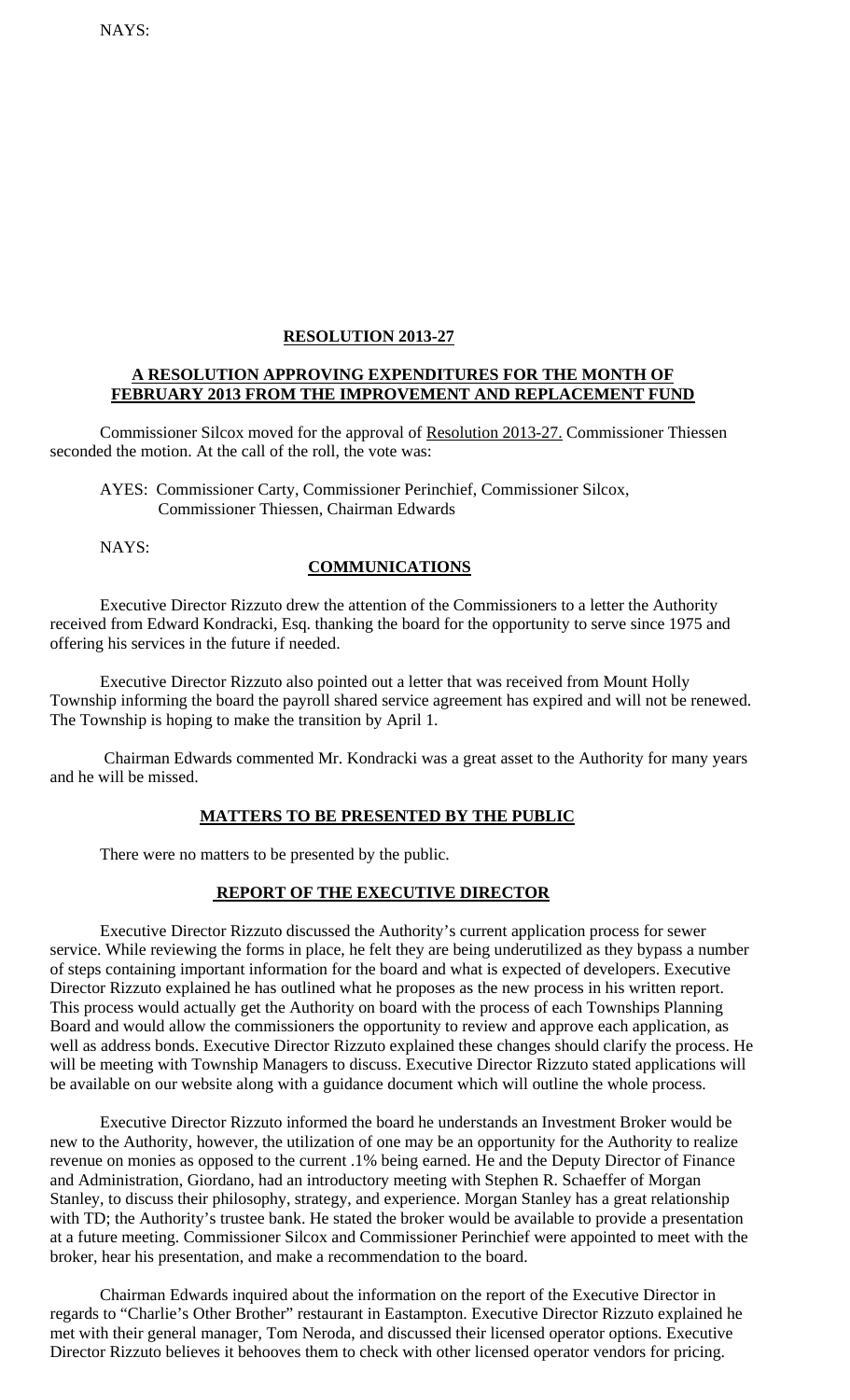Also, he stated, one thing that will need to be addressed is the financial responsibility of the odor control chemical, Bioxide, discharged into the pump station.

# **REPORT OF THE ENGINEER**

 The report of the Engineer was received. Mr. Weisman, of Alaimo Associates, reported the solar project is moving along nicely with most of the panels now installed. Start up is possible in April.

 Executive Director Rizzuto stated the Authority will have a grand opening for the solar power once the weather improves, along with a press release.

# **REPORT OF THE DEPUTY DIRECTOR FOR PLANT OPERATIONS**

The Report of the Deputy Director of Plant Operations was received

# **REPORT OF THE DEPUTY DIRECTOR FOR REGULATORY AFFAIRS**

The Report of the Deputy Director for Regulatory Affairs was received.

 Deputy Director for Regulatory Affairs, Stagliano, reported the FEMA package was submitted. It appears they may pay less then originally anticipated. They have not given a date for settlement.

Deputy Director for Regulatory Affairs, Stagliano, reported the 3<sup>rd</sup> annual MEL/MRHIF seminar in Hightstown will be April  $12<sup>th</sup>$ . He and Executive Director Rizzuto will be attending.

# **REPORT OF THE SOLICITOR**

 The solicitor had nothing further to report. The Solicitor stated there will one matter for closed session for personnel and contract negotiation.

# **REPORT OF THE DEPUTY DIRECTOR OF FINANCE AND ADMINISTRATION**

The Report of the Deputy Director of Finance and Administration was received.

# **OTHER NEW BUSINESS**

There was no other new business.

# **MATTERS TO BE PRESENTED BY THE COMMISSIONERS**

There were no matters to be presented by the commissioners.

# **EXECUTIVE SESSION**

 Commissioner Thiessen moved for the approval of Resolution 2013-30. Commissioner Silcox seconded the motion.

 At 6:25 PM the Authority Commissioners retired to Executive Session for a discussion involving personnel and contract matters.

# **RESOLUTION 2013- 30**

# **AUTHORIZING EXECUTIVE SESSION OF THE MOUNT HOLLY MUNICIPAL UTILITIES AUTHORITY FOR THE PURPOSE OF PERSONNEL AND CONTRACT MATTERS**

**WHEREAS**, N.J.S.A. 10:4-12 allows for a Public Body to go into closed session during a Public Meeting; and

**WHEREAS**, the Mount Holly Municipal Utilities Authority has deemed it necessary to go into closed session to discuss certain matters which are exempted from public discussion; and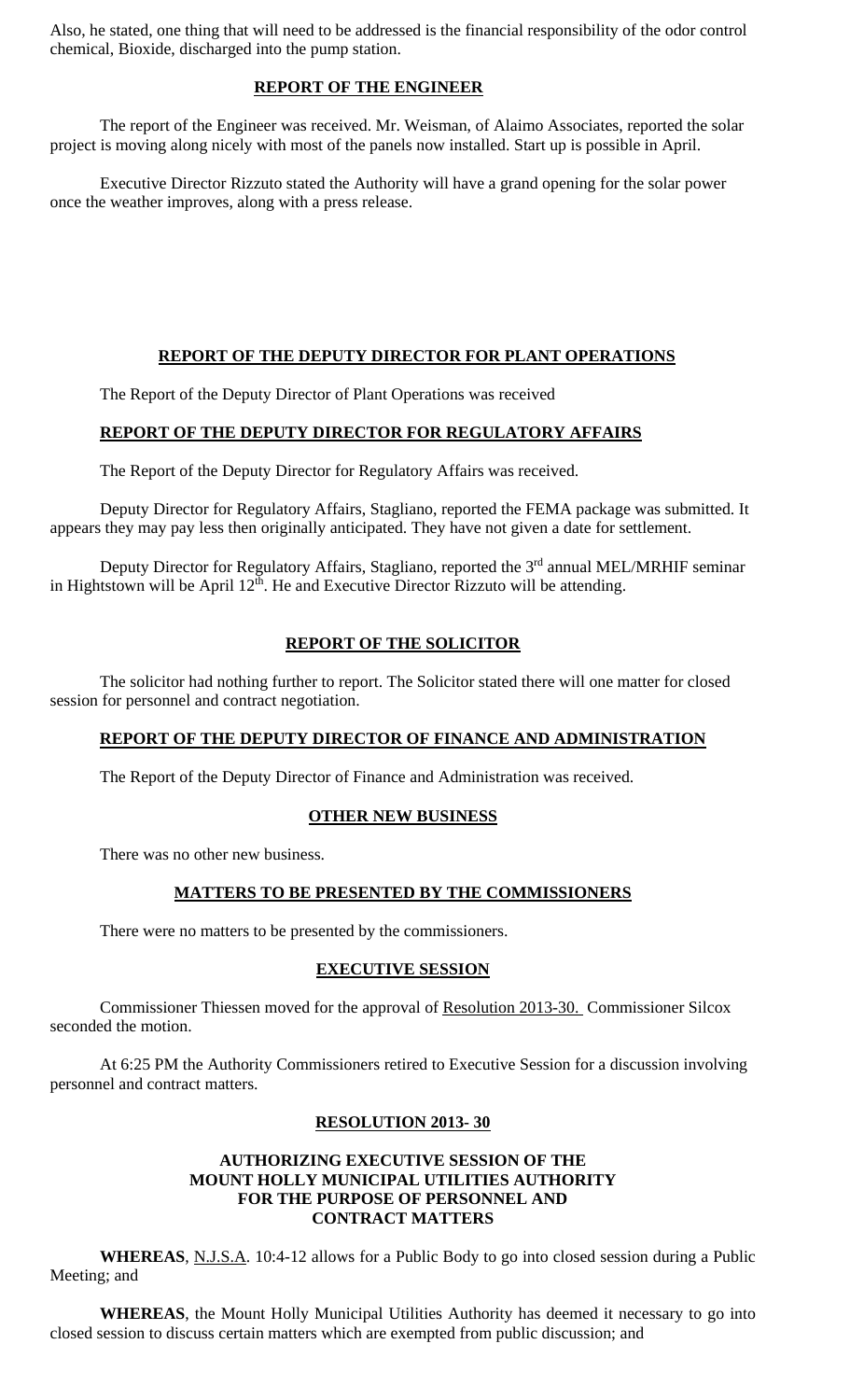**WHEREAS**, the regular meeting of this Authority will reconvene following closed session;

**NOW, THEREFORE, BE IT RESOLVED** that the Mount Holly Township Municipal Utilities Authority will go into closed session for the following reasons as outlined in N.J.S.A. 10:4-12:

Discussions with respect to personnel appointments and contract matters.

**BE IT FURTHER RESOLVED** that the Authority hereby declares that its discussion of the aforementioned subject may be made public at a time when the Authority Attorney advises the Authority that the disclosure of the discussion will not detrimentally affect any right, interest or duty of the Authority or any other entity with respect to said discussion.

**BE IT FURTHER RESOLVED** that the Authority, for the aforementioned reasons, hereby declares that the public is excluded from the portion of the meeting during which the above discussion shall take place and hereby directs the Secretary to take the appropriate action to effectuate the terms of this resolution.

AYES: Commissioner Carty, Commissioner Perinchief, Commissioner Silcox, Commissioner Thiessen, Chairman Edwards

NAYS:

The Authority Commissioners returned to regular session at 6:55 P.M.

 $\overline{\phantom{a}}$  , and the contract of the contract of the contract of the contract of the contract of the contract of the contract of the contract of the contract of the contract of the contract of the contract of the contrac

Respectfully submitted,

Debra E. Fortner, Secretary

# **RESOLUTION 2013-31**

# **A RESOLUTION RESCINDING RESOLUTION 2013-19**

Commissioner Silcox moved for the approval of Resolution 2013-31. Commissioner Thiessen seconded the motion. At the call of the roll, the vote was:

AYES: Commissioner Carty, Commissioner Perinchief, Commissioner Silcox, Commissioner Thiessen, Chairman Edwards

NAYS:

#### **RESOLUTION 2013-32**

#### **A RESOLUTION OF THE MOUNT HOLLY MUNICIPAL UTILITIES AUTHORITY APPROVING CONTRACT 2013-7 WITH DUNRITE UTILITIES MANAGEMENT CONSULTANTS, LLC. TO PROVIDE CONSULTING SERVICES RELATIVE TO INSURANCE FUND MATTERS**

Commissioner Silcox moved for the approval of Resolution 2013-32. Commissioner Thiessen seconded the motion. At the call of the roll, the vote was:

AYES: Commissioner Carty, Commissioner Perinchief, Commissioner Silcox, Commissioner Thiessen, Chairman Edwards

NAYS:

# **ADJOURNMENT**

 Commissioner Silcox moved for adjournment. Commissioner Thiessen seconded the motion. Chairman Edwards adjourned the meeting at 7:00 P.M.

Respectfully submitted,